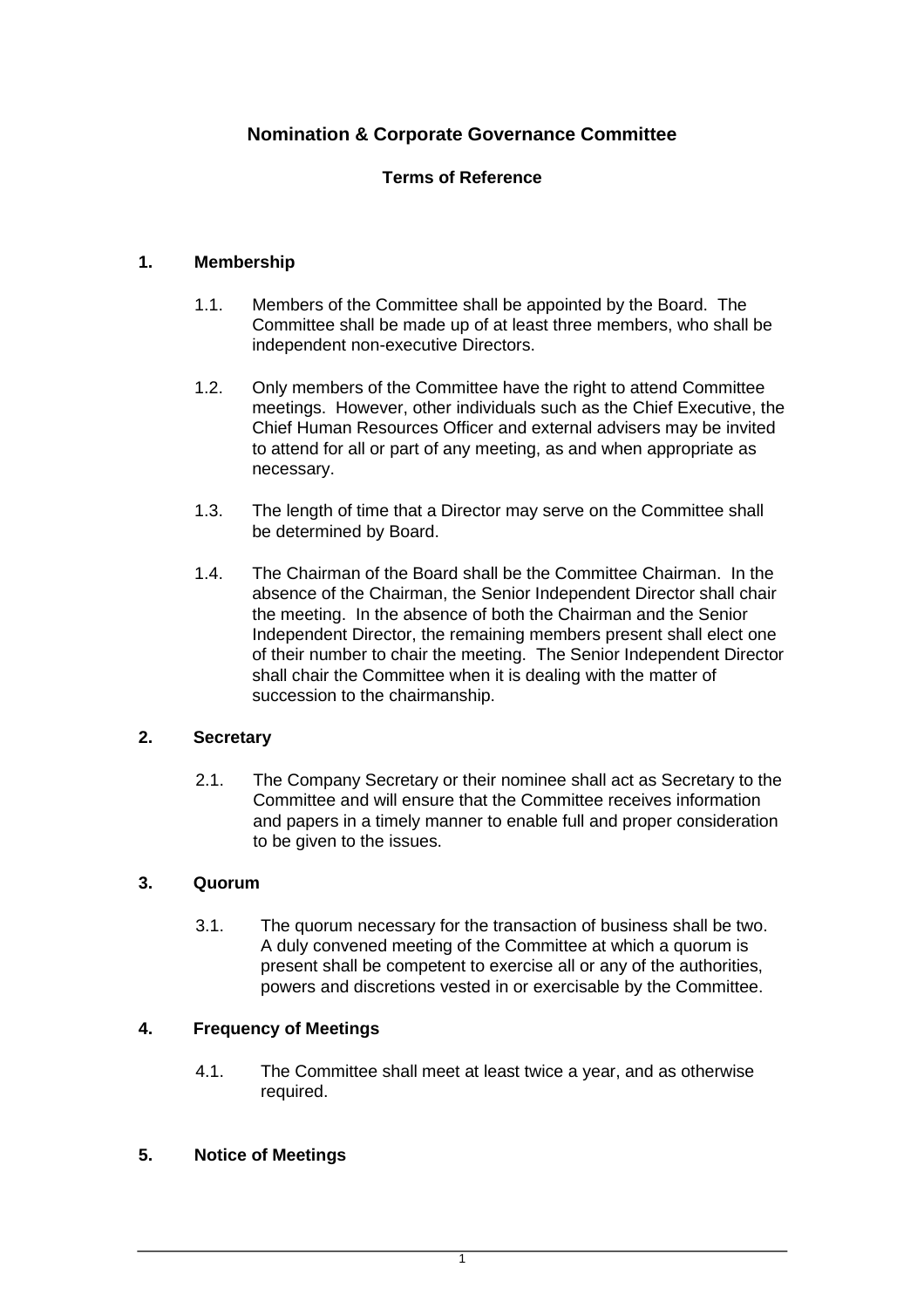- 5.1. Meetings of the Committee shall be summoned by the Secretary of the Committee at the request of the Chairman of the Committee.
- 5.2. Unless otherwise agreed, notice of each meeting confirming the venue, time and date, together with an agenda of items to be discussed, shall be forwarded to each member of the Committee and any other person required to attend no later than three working days before the date of the meeting. Supporting papers shall be sent to Committee members and to other attendees as appropriate, at the same time.

### **6. Minutes of Meetings**

- 6.1. The Secretary shall minute the proceedings and resolutions of all Committee meetings, including the names of those present and in attendance.
- 6.2. Minutes of Committee meetings shall be circulated to all members of the committee and to all other members of the Board unless, in the opinion of the Committee Chairman, it would be inappropriate to do so.

#### **7. Annual General Meeting**

7.1. The Chairman of the Committee shall, at the Annual General Meeting, be prepared to respond to any shareholder questions on the Committee's activities.

#### **8. Duties**

- 8.1. The Committee shall:
	- 8.1.1. regularly review the structure, size and composition (including the skills, knowledge, experience and diversity) required of the Board compared to its current position and make recommendations to the Board with regard to any changes;
	- 8.1.2. give full consideration to succession planning for Directors and other senior executives in the course of its work, including the development of a diverse pipeline for succession, taking into account the challenges and opportunities facing the Company, and what skills and expertise are therefore needed in the future;
	- 8.1.3. be responsible for identifying and nominating for the approval of the Board, candidates to fill Board vacancies as and when they arise;
	- 8.1.4. before making an appointment, evaluate the balance of skills, knowledge, experience and diversity on the Board and, in the light of this evaluation, prepare a description of the role and capabilities required for a particular appointment. In identifying suitable candidates the Committee shall: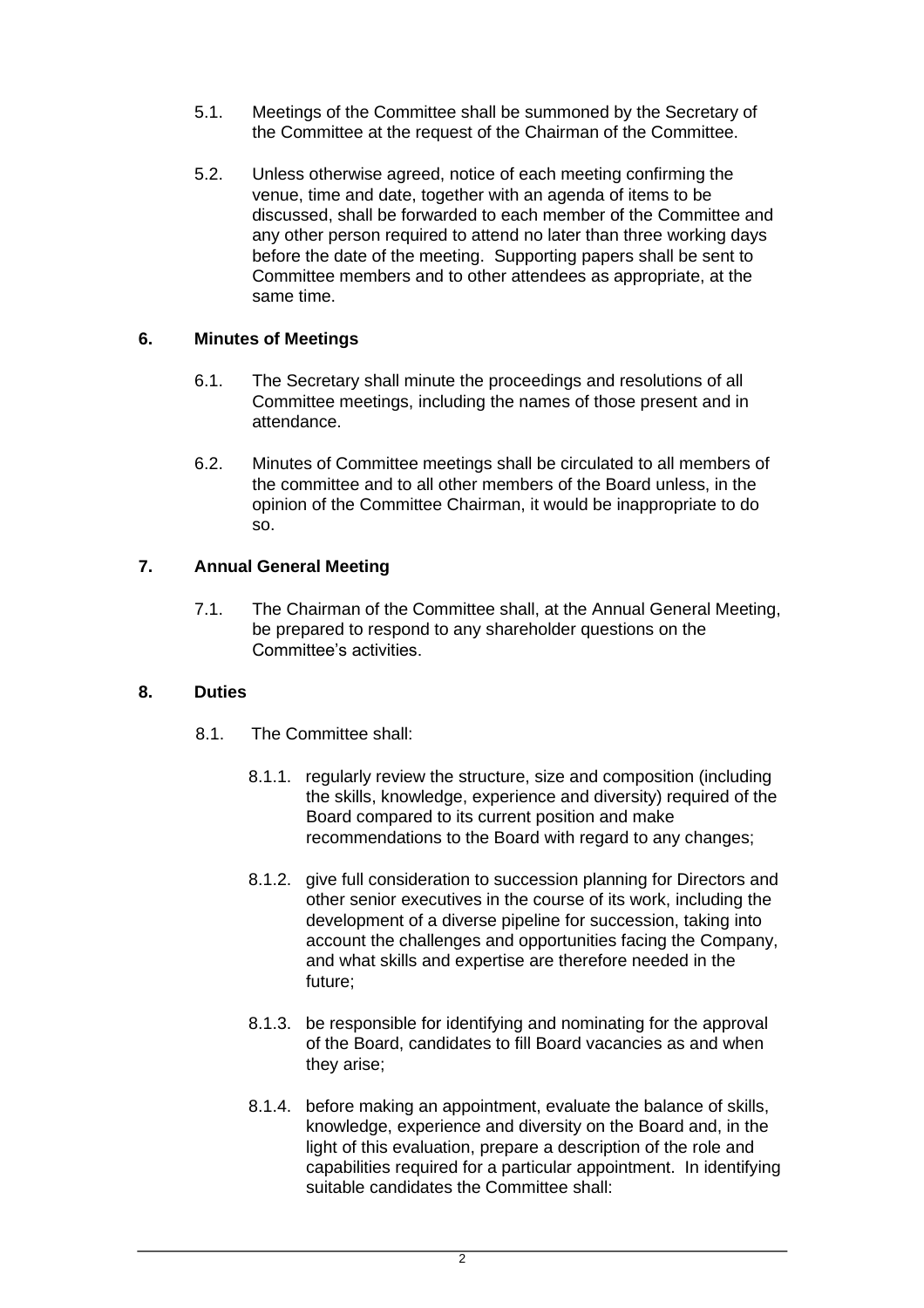- 8.1.4.1. use open advertising or use the services of external advisers to facilitate the search;
- 8.1.4.2. consider candidates from a wide range of backgrounds; and
- 8.1.4.3. consider candidates on merit and with due regard for the benefits of diversity on the Board, including gender, and against objective criteria, taking care that appointees have enough time available to devote to the position;
- 8.1.5. for the appointment of a chairman, the Committee should prepare a job specification, including the time commitment expected. A proposed chairman's other significant commitments should be disclosed to the Board before appointment and any changes to the Chairman's commitments should be reported to the Board as they arise;
- 8.1.6. keep under review the leadership needs of the organisation, both executive and non-executive, with a view to ensuring the continued ability of the organisation to compete effectively in the marketplace;
- 8.1.7. keep up to date and fully informed about strategic issues and commercial changes affecting the Company and the market in which it operates;
- 8.1.8. review annually the time required from non-executive Directors. Performance evaluation should be used to assess whether the non-executive Directors are spending enough time to fulfil their duties;
- 8.1.9. ensure that on appointment to the Board, non-executive Directors receive a formal letter of appointment setting out clearly what is expected of them in terms of time commitment, Committee service and involvement outside Board meetings;
- 8.1.10. approve the terms of reference for any external person or agency engaged to facilitate the evaluation of Board performance;
- 8.1.11. review the results of the Board performance evaluation process that relate to the composition of the Board and corporate governance generally;
- 8.1.12. keep under review corporate governance developments (including ethics-related matters) that might affect the Company, with the aim of ensuring that the Company's corporate governance policies and practices continue to be in line with best practice;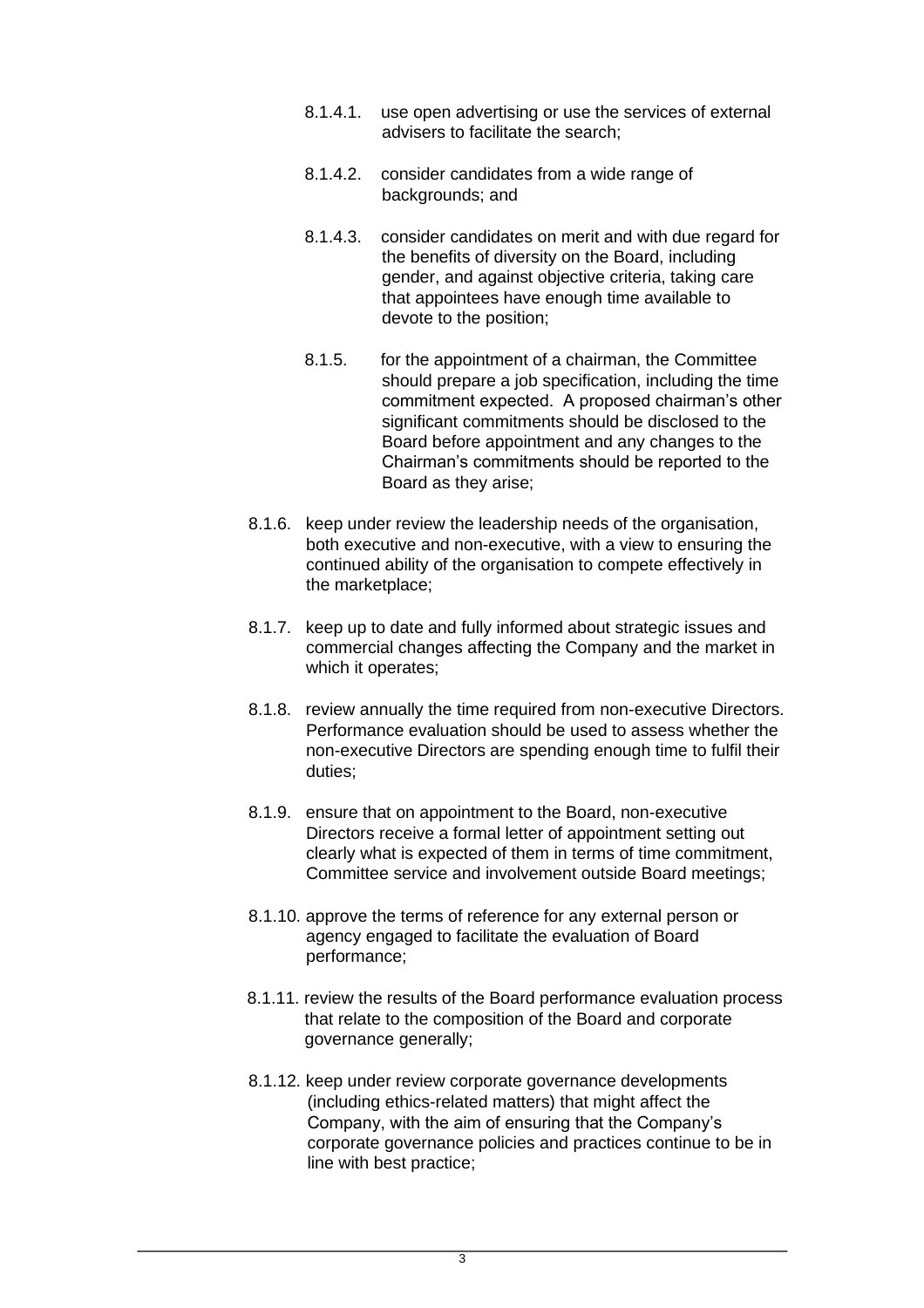- 8.1.13. ensure that the principles and provisions set out in the UK Corporate Governance Code (the "Code") (and any other corporate governance codes that apply to the Company) are observed;
- 8.1.14. review the disclosures and statements made in the report to shareholders on corporate governance contained in the Annual Report; and
- 8.1.15. receive and consider reports on views expressed by shareholders, shareholder representative bodies and other interested parties in relation to corporate governance.
- 8.2. The Committee shall also make recommendations to the Board concerning:
	- 8.2.1. formulating plans for succession for both executive and nonexecutive Directors and in particular for the key roles of Chairman and Chief Executive;
	- 8.2.2. suitable candidates for the role of Senior Independent Director;
	- 8.2.3. membership of the Audit, Remuneration and other Board Committees, in consultation with the Chairmen of those Committees;
	- 8.2.4. the re-appointment of any non-executive Director at the conclusion of their specified term of office, having given due regard to their performance and ability to continue to contribute to the Board in the light of the knowledge, skills and experience required;
	- 8.2.5. the re-election by shareholders of any Director, having due regard to their performance and ability to continue to contribute to the Board, in the light of the knowledge, skills and experience required and the need for progressive refreshing of the Board (particularly in relation to Directors being re-elected for a term beyond six years);
	- 8.2.6. any matters relating to the continuation in office of any Director at any time including the suspension or termination of service of an executive Director as an employee of the Company subject to the provisions of the law and their service contract (if applicable);
	- 8.2.7. the appointment of any Director to executive or other office other than to the positions of Chairman and Chief Executive, the recommendation for which would be considered at a meeting of the full Board; and
	- 8.2.8. any changes to practices that are required in relation to corporate governance.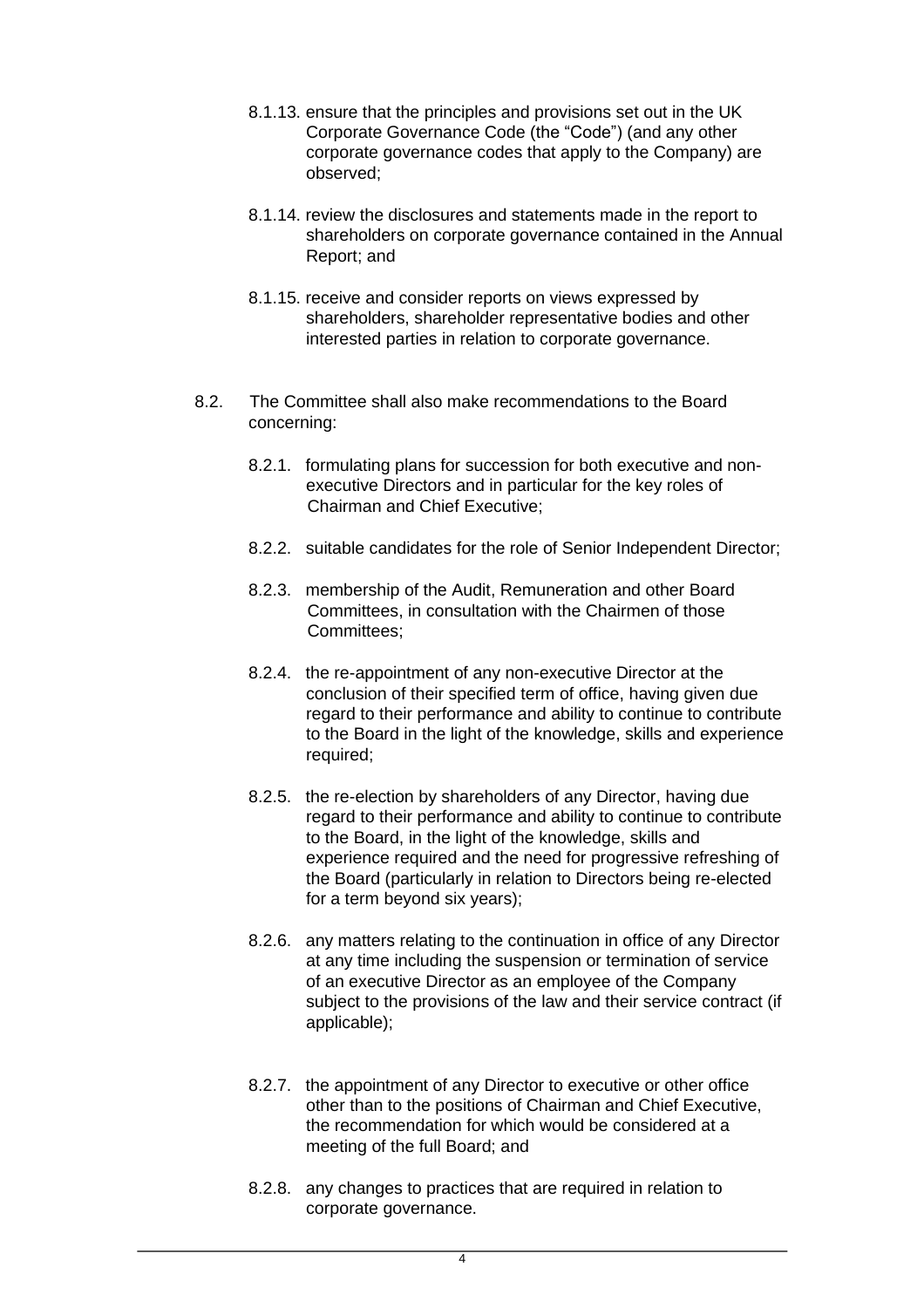### **9. Reporting Responsibilities / Shareholder Engagement**

- 9.1. The Committee Chairman shall report formally to the Board on its proceedings after each meeting on all matters within its duties and responsibilities.
- 9.2. The Committee shall make whatever recommendations to the Board it deems appropriate on any area within its remit where action or improvement is needed.
- 9.3. The Committee shall make a statement in the Company's Annual Report about its activities, including the process used to make appointments, if external advice or open advertising has not been used and its policy on diversity, taking into account relevant Codes and the considered consensus of investor expectations obtained through engagement with shareholders. Where an external search consultancy has been used, it shall be identified in the Annual Report and a statement made as to whether it has any other connection with the company.
- 9.4 The Committee shall, through the Chairman of the Board or through the Chairman of the Committee, ensure that the Company maintains contact as required with its principal shareholders about corporate governance matters.
- 9.5 The Committee shall review the outcome of non remuneration-related shareholder votes at general meetings. Where a significant number of shareholders do not support resolutions, the Committee shall endeavour to ascertain the reasons why in order that any concerns can be considered and, if appropriate, taken into account in its decision making.

### **10. Other**

- 10.1 The Committee shall give due consideration to laws and all appropriate regulations, the provisions of the Code and the requirements of the UK Listing Authority's Listing Rules and other applicable rules, as appropriate;
- 10.2. The Committee shall, at least once a year, review its own performance, constitution and terms of reference to ensure it is operating at maximum effectiveness and recommend any changes it considers necessary to the Board for approval.

# **11. Authority**

11.1. The Committee is authorised to seek any information it requires from any employee of the Company in order to perform its duties.